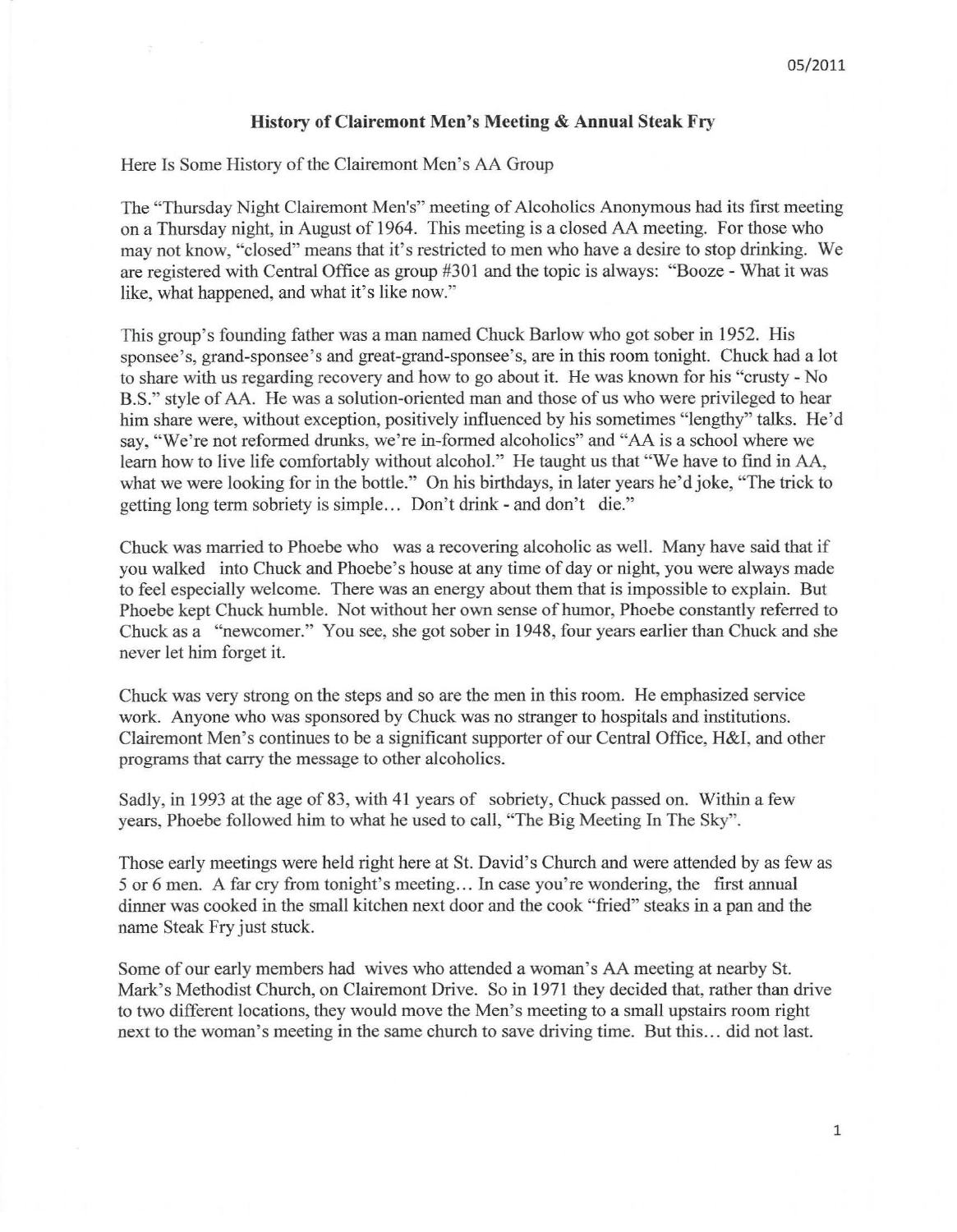Word spread of the power of this meeting and seven years later, attendance had outgrown the small space and there was reason to move to a larger room. At least that's one story.... Other, more honest opinions suggest that moving the men's AA meeting right next to their wives, in hindsight, was not a good idea. In December of 1977, the Men's meeting moved back here, to St. David's where we've been ever since.

At this meeting we celebrate 90 days of sobriety, as well as annual birthdays or years of sobriety. We looked at attendance records, anniversaries, and other statistics. It has been calculated that this group celebrates about 90 anniversaries per year totaling about 825 years of sobriety. This gives us an average length of sobriety, in this meeting, of an impressive 9 years. It's no wonder that many of our members say that, "this" meeting is the "one" responsible for the sobriety that changed, and even saved their lives.

In 1988 the group of between 80 and 100 regular members, created a Steering Committee that met in the small office in the building next door and consisted of 8 to 10 members. The Steering Committee continues on today, discussing the general business of this meeting. We still meet at 6:45PM on the third Thursday of the month prior to the regular 7:30PM meeting. The steering committee chairman, secretary, treasurer and other positions are elected by the home group members and hold limited terms from 6 months to 2 years. These offices required various minimums of sobriety. When one term is up, the position is filled through election of another home group member. But it was not always this way. Originally, the only position held in this meeting was the secretary and it was a long-term job. It was common for someone to hold the job for over 5 years like Beryl. But the longest secretary's term was held by Mike S. for 9 years. Back then, the secretary did everything. He made coffee, bought literature and a different cake for EACH and EVERY birthday celebrant and since there was no treasurer, he also collected and distributed all of the groups' funds.

As most of you know, San Diego's AA Central Office distributes literature, answers phone calls from the curious and desperate who want to find a solution to their drinking problems. They also help visitors find local meetings and provide a host of other services. Clairemont Men's has been a significant supporter of the central office with the money collected through our 7th tradition. From the financial records published in the Coordinator, the group has contributed every year since 1965. The first entry of our donations found at Central Office was in March of 1965 and the group to that point, had contributed a total of \$105.00. Since then through August of2008, this group has contributed almost \$31 ,200.00.

On this, our 46th Anniversary Meeting we think it appropriate to mention a few of our members who have passed on to that "Big Meeting In The Sky" (pause between names)

Chuck B., --Tommy T., -- Banker Bob, --Wheelchair Chris, ---Keith G., --- Judge Bill B., --- Bill C., --- Patrick, --- Ray K., --- Michael, --- Dick S., --- Fast Eddie, --- Darrell D., ---George S., --- Doug T., --- Jerry W., --- Roofer Jack, --- Dick S., --- Denning, --- Brud, ---Doug I., --- Big Earl ---, Helmut K, and a new-comer named Joe. There have been many others. --- Not all ofthese men died sober but, without exception, ALL contributed immeasurably to this meeting, and to our individual sobriety.